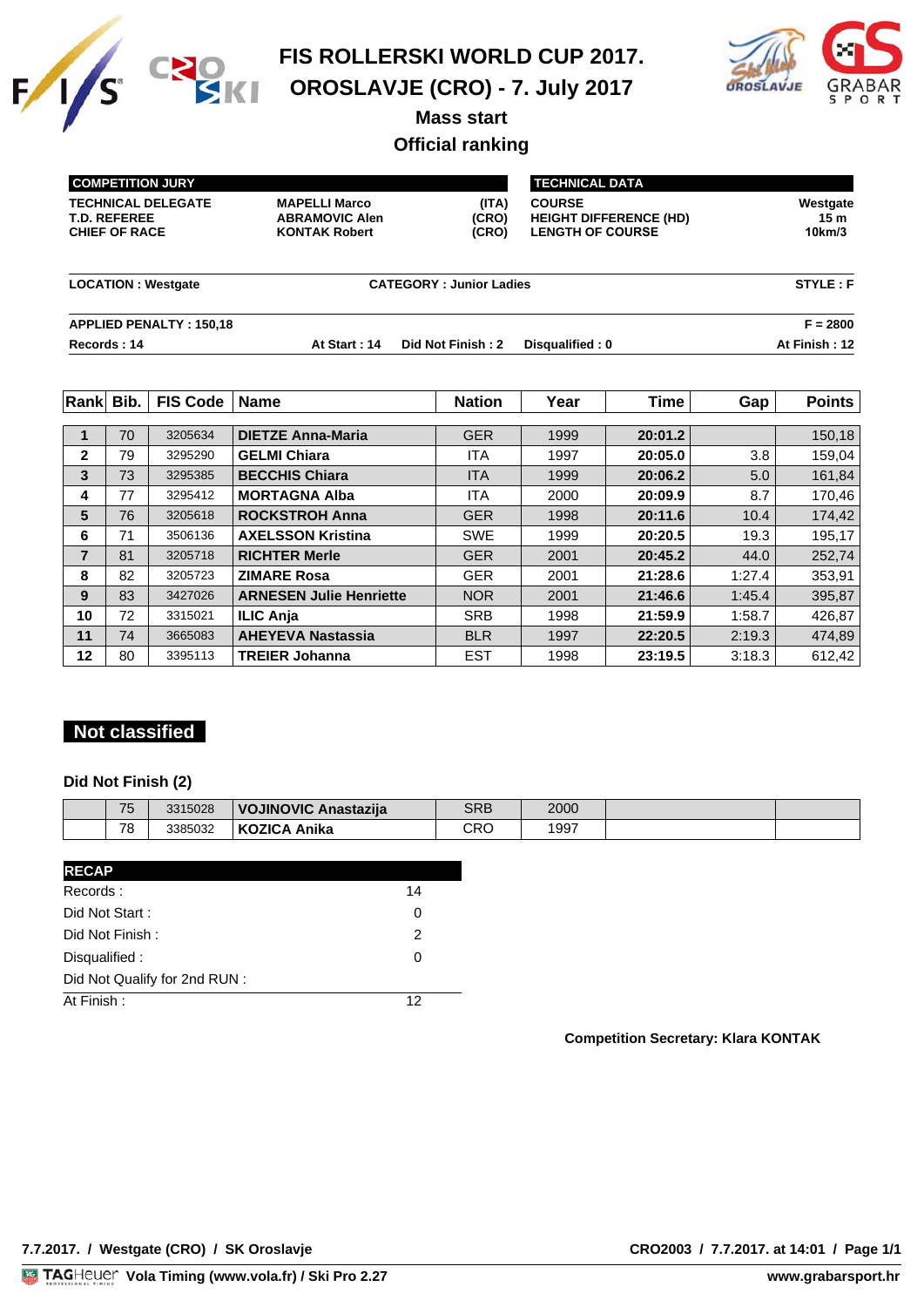



**Mass start**

# **Official ranking**

| <b>COMPETITION JURY</b>                                                  |                                                                       | <b>TECHNICAL DATA</b>       |                                                                           |                            |
|--------------------------------------------------------------------------|-----------------------------------------------------------------------|-----------------------------|---------------------------------------------------------------------------|----------------------------|
| <b>TECHNICAL DELEGATE</b><br><b>T.D. REFEREE</b><br><b>CHIEF OF RACE</b> | <b>MAPELLI Marco</b><br><b>ABRAMOVIC Alen</b><br><b>KONTAK Robert</b> | (ITA)<br>(CRO)<br>(CRO)     | <b>COURSE</b><br><b>HEIGHT DIFFERENCE (HD)</b><br><b>LENGTH OF COURSE</b> | Westgate<br>15m<br>14 km/4 |
| <b>LOCATION: Westgate</b>                                                |                                                                       | <b>CATEGORY: Senior Men</b> |                                                                           | STYLE: F                   |
| <b>APPLIED PENALTY: 57,55</b>                                            |                                                                       |                             |                                                                           | $F = 2800$                 |
| Records: 24                                                              | At Start: 23                                                          | Did Not Finish: 3           | Disqualified: 0                                                           | At Finish: 20              |

| Rank Bib.      |                | <b>FIS Code</b> | <b>Name</b>                     | <b>Nation</b> | Year | Time    | Gap    | <b>Points</b> |
|----------------|----------------|-----------------|---------------------------------|---------------|------|---------|--------|---------------|
|                |                |                 |                                 |               |      |         |        |               |
| 1              | 12             | 3290374         | <b>BECCHIS Emanuele</b>         | <b>ITA</b>    | 1993 | 22:58.2 |        | 57,55         |
| 2              | 10             | 3420360         | <b>ANDERSEN Ragnar Bragvin</b>  | <b>NOR</b>    | 1988 | 22:58.4 | 0.2    | 57,96         |
| 3              |                | 3500326         | <b>NORUM Robin</b>              | <b>SWE</b>    | 1988 | 22:58.6 | 0.4    | 58,36         |
| 4              | 15             | 3290413         | <b>GIARDINA Jacopo</b>          | ITA           | 1996 | 22:58.8 | 0.6    | 58,77         |
| 5              | 6              | 3290372         | <b>TANEL Matteo</b>             | <b>ITA</b>    | 1993 | 22:59.3 | 1.1    | 59,78         |
| 6              | 8              | 3700074         | <b>SULEK Miroslav</b>           | <b>SVK</b>    | 1993 | 23:00.2 | 2.0    | 61,61         |
| $\overline{7}$ | 24             | 3481890         | <b>BEZGIN Ilia</b>              | <b>RUS</b>    | 1995 | 23:03.9 | 5.7    | 69,13         |
| 8              | 11             | 3380038         | <b>CRNKOVIC Kresimir</b>        | <b>CRO</b>    | 1995 | 23:04.2 | 6.0    | 69,74         |
| 9              | 5              | 3500743         | <b>GUSTAFSSON Victor</b>        | SWE           | 1990 | 23:05.4 | 7.2    | 72,18         |
| 10             | 18             | 3290566         | <b>DALLA VIA Alberto</b>        | <b>ITA</b>    | 1995 | 23:08.4 | 10.2   | 78,27         |
| 11             | $\overline{2}$ | 3700049         | <b>MLYNAR Peter</b>             | <b>SVK</b>    | 1988 | 23:38.8 | 40.6   | 140,03        |
| 12             | 21             | 3422938         | <b>OLAFSEN Jostein</b>          | <b>NOR</b>    | 1989 | 23:56.0 | 57.8   | 174,98        |
| 13             | 4              | 3501191         | <b>FAHLEN Tom</b>               | <b>SWE</b>    | 1994 | 24:16.3 | 1:18.1 | 216,22        |
| 14             | 13             | 3422853         | <b>REIGSTAD Sigurd Braathen</b> | <b>NOR</b>    | 1996 | 24:52.7 | 1:54.5 | 290,17        |
| 15             | 23             | 3290223         | <b>SBABO Emanuele</b>           | <b>ITA</b>    | 1983 | 24:57.1 | 1:58.9 | 299,11        |
| 16             | 9              | 3700073         | <b>SEGEC Andrej</b>             | <b>SVK</b>    | 1994 | 24:57.6 | 1:59.4 | 300,13        |
| 17             | 16             | 3200574         | <b>WEIDELICH Moritz</b>         | <b>GER</b>    | 1995 | 24:58.5 | 2:00.3 | 301,96        |
| 18             | 22             | 3490091         | <b>SANZ Unai</b>                | <b>ESP</b>    | 1988 | 24:58.6 | 2:00.4 | 302,16        |
| 19             | 17             | 3200791         | <b>BENDER Niklas</b>            | <b>GER</b>    | 1995 | 25:02.3 | 2:04.1 | 309,68        |
| 20             | $\overline{7}$ | 3310022         | <b>SMRKOVIC Rejhan</b>          | SRB           | 1991 | 25:52.5 | 2:54.3 | 411,66        |

# **Not classified**

#### **Did Not Start (1)**

|  |  | $\sim$ | 3501396 | <b>FREDRIKSSON Marcus</b> | ミハハト | 996 |  |  |
|--|--|--------|---------|---------------------------|------|-----|--|--|
|--|--|--------|---------|---------------------------|------|-----|--|--|

# **Did Not Finish (3)**

| 14 | 3420966 | <b>ANKERSEN Kristian</b>    | <b>NOR</b> | 1991 |  |
|----|---------|-----------------------------|------------|------|--|
| 19 | 3310025 | <b>HADZIFEJZOVIC Dzevad</b> | SRB        | 1991 |  |
| 20 | 3290236 | <b>BERLANDA Alessio</b>     | ITA        | 1979 |  |

| <b>RECAP</b>    |    |
|-----------------|----|
| Records:        | 24 |
| Did Not Start:  | 1  |
| Did Not Finish: | 3  |
| Disqualified:   | 0  |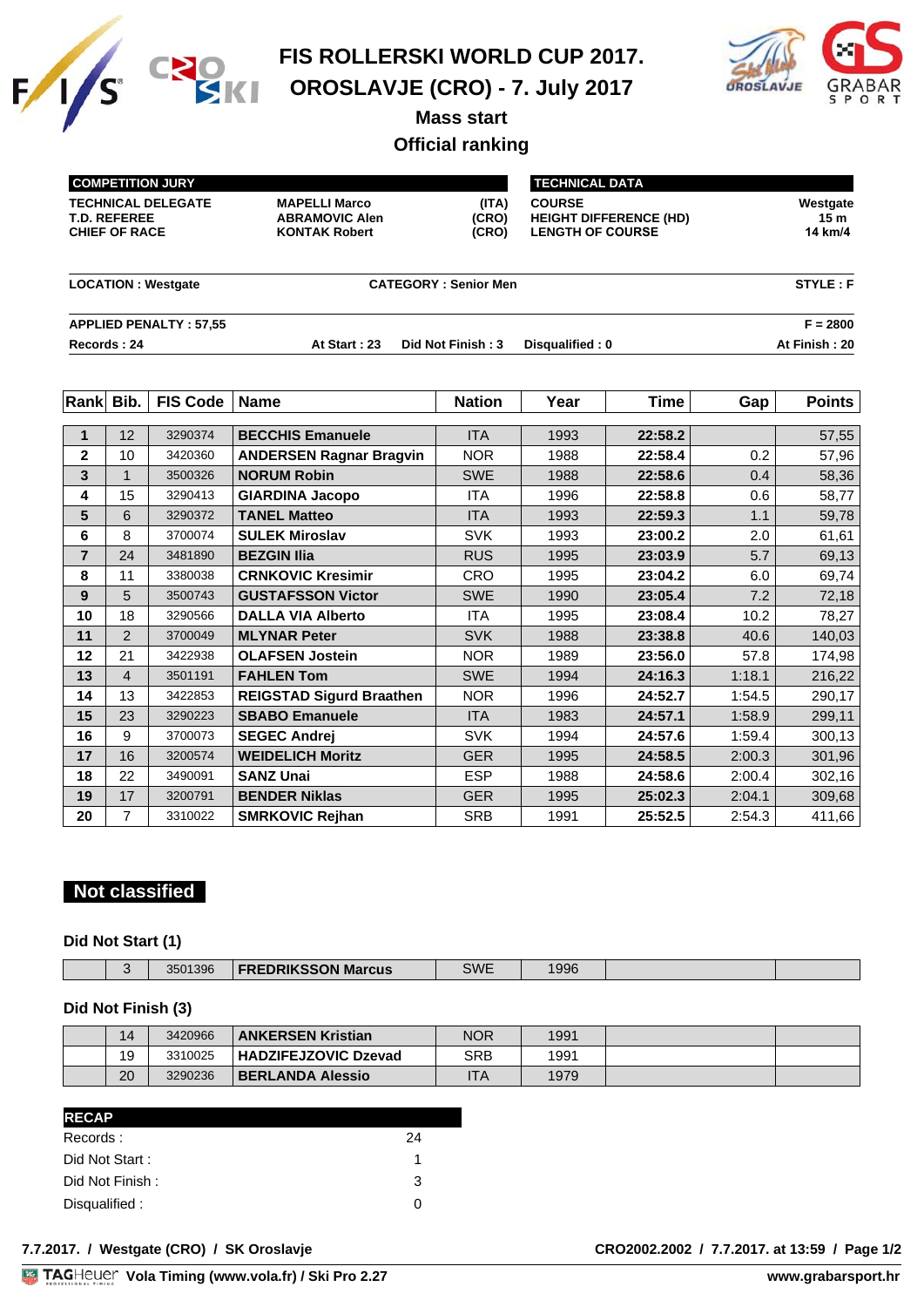



**Mass start** 

# **Official ranking**

| <b>COMPETITION JURY</b>                                                  |                                                                       |                                | <b>TECHNICAL DATA</b>                                                     |                           |
|--------------------------------------------------------------------------|-----------------------------------------------------------------------|--------------------------------|---------------------------------------------------------------------------|---------------------------|
| <b>TECHNICAL DELEGATE</b><br><b>T.D. REFEREE</b><br><b>CHIEF OF RACE</b> | <b>MAPELLI Marco</b><br><b>ABRAMOVIC Alen</b><br><b>KONTAK Robert</b> | (ITA)<br>(CRO)<br>(CRO)        | <b>COURSE</b><br><b>HEIGHT DIFFERENCE (HD)</b><br><b>LENGTH OF COURSE</b> | Westgate<br>15m<br>10km/3 |
| <b>LOCATION: Westgate</b>                                                |                                                                       | <b>CATEGORY: Senior Ladies</b> |                                                                           | STYLE: F                  |
| <b>APPLIED PENALTY: 158,20</b>                                           |                                                                       |                                |                                                                           | $F = 2800$                |
| Records: 17                                                              | At Start: 15                                                          | Did Not Finish: 2              | Disqualified: 0                                                           | At Finish: 13             |

| <b>Rank</b>    | Bib. | <b>FIS Code</b> | <b>Name</b>               | <b>Nation</b> | Year | <b>Time</b> | Gap    | <b>Points</b> |
|----------------|------|-----------------|---------------------------|---------------|------|-------------|--------|---------------|
|                |      |                 |                           |               |      |             |        |               |
|                | 58   | 3295223         | <b>BOLZAN Lisa</b>        | <b>ITA</b>    | 1995 | 19:40.3     |        | 158,20        |
| $\mathbf{2}$   | 51   | 3705003         | <b>PROCHAZAKOVA Elena</b> | <b>SVK</b>    | 1984 | 19:40.5     | 0.2    | 158,67        |
| 3              | 62   | 3295222         | <b>BOLZAN Anna</b>        | <b>ITA</b>    | 1995 | 19:40.6     | 0.3    | 158,91        |
| 4              | 56   | 3485077         | KONOHOVA Ksenia           | <b>RUS</b>    | 1983 | 19:42.0     | 1.7    | 162,23        |
| 5              | 61   | 3485107         | <b>EKTOVA Elena</b>       | <b>RUS</b>    | 1981 | 19:42.1     | 1.8    | 162,47        |
| 6              | 52   | 3505883         | <b>OLSSON Sandra</b>      | <b>SWE</b>    | 1995 | 19:42.3     | 2.0    | 162,94        |
| $\overline{7}$ | 60   | 3205384         | <b>WILLERT Tina</b>       | <b>GER</b>    | 1993 | 19:45.1     | 4.8    | 169,59        |
| 8              | 50   | 3505223         | <b>SOEDERLUND Helene</b>  | <b>SWE</b>    | 1987 | 19:46.2     | 5.9    | 172,20        |
| 9              | 57   | 3486332         | <b>PLOTNIKOVA Olga</b>    | <b>RUS</b>    | 1996 | 19:49.3     | 9.0    | 179,55        |
| 10             | 53   | 3486282         | <b>KALININA Arina</b>     | <b>RUS</b>    | 1995 | 19:54.8     | 14.5   | 192,60        |
| 11             | 63   | 3486258         | <b>LETUCHEVA Olga</b>     | <b>RUS</b>    | 1995 | 20:15.1     | 34.8   | 240,76        |
| 12             | 66   | 3385030         | <b>BLAZENIC Nika</b>      | <b>CRO</b>    | 1996 | 20:38.5     | 58.2   | 296,27        |
| 13             | 54   | 3235029         | <b>NTANOU Maria</b>       | <b>GRE</b>    | 1990 | 20:53.6     | 1:13.3 | 332,09        |

# **Not classified**

#### **Did Not Start (2)**

| 64 | 3385042 | Gabriiela<br>.AN<br>FR'           | חםר<br>しへし | 1981 |  |
|----|---------|-----------------------------------|------------|------|--|
| 65 | 3385017 | Nina<br><b>OZNIC</b><br><b>BR</b> | CRC        | 1991 |  |

#### **Did Not Finish (2)**

| 55 | 3665046 | NEDYUKHINA Marvia | <b>BLR</b> | 1992 |  |
|----|---------|-------------------|------------|------|--|
| 59 | 3486793 | Natalia<br>DІ     | RUS        | 1973 |  |

| <b>RECAP</b>                  |    |
|-------------------------------|----|
| Records:                      | 17 |
| Did Not Start:                | 2  |
| Did Not Finish:               | 2  |
| Disqualified:                 | O  |
| Did Not Qualify for 2nd RUN : |    |
| At Finish:                    | 13 |
|                               |    |

#### **Competition Secretary: Klara KONTAK**